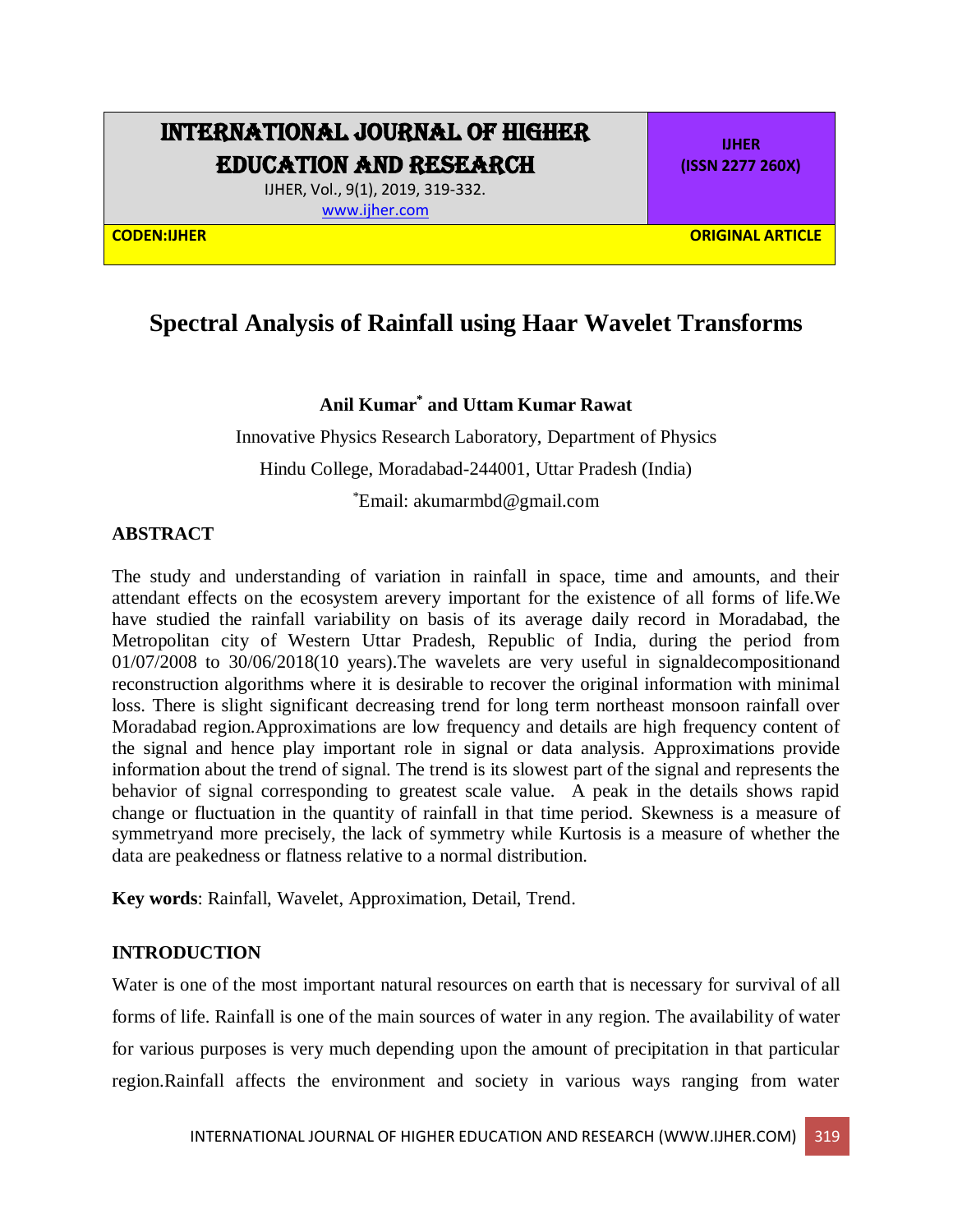availability for livelihood, agriculture for functioning of various industries, hydroelectric power generation etc. and thus affects the every aspect of life inthat region. In order to understand the hydrological balance and the complex interactions among the components within the hydrologic cycle, we need to focus ourselves on all the information regarding precipitation. It is the meteorological phenomenon that has the greatest impact on human activities. Moreover, in order to determine the amount of water available to meet various demands such as agricultural, industry, domestic water supply and for hydroelectric power supply, the rainfall received in that particular area plays an important role. Understanding rainfall variability is essential to optimally manage the scarce water resources that are under continuous stress due to the increasing water demands, increase in population and the economic development(Longobardiet al., 2010). Though, climate change is global in nature, potential changes may be consists of some dramatic regional differences. Long term rainfall patterns may get influenced by the global climatic changes and this may result with the danger of increasing the occurrences of droughts and floods. Due to population growth and economic developments, the need for water is increasing daily.Consequently, the water management using all the available resources is becoming more challenging and crucial day by day. In order to develop an effective water management strategy, it is necessary to understand and assess its impact on the ecosystem. The study and understanding of variation in rainfall in space, time and amounts, and their attendant effects on the ecosystem is very important.

Moradabad city is very near to the forest and hill range of Uttarakhand (around 60 Km). This forest and hill range direct affects the weather and climate of Moradabad region. It is an agriculture-based district where about 80% of its people are directly or indirectly engaged in a wide range of agricultural activities. Rainfall is one of the important natural factors for the agricultural production. The variability of rainfall with respect to time and space are important for the agriculture as well as the economy of the region. The rainfall is changing on both the global and the regional scale due to global warming, which is well established. Study on rainfall variability and their statistical analysis are therefore important for long-term water resources planning, agricultural development and disaster management mainly in the context of global climatic change. Although a number of studies have been carried out on rainfall patterns like Kumar (2003) on Rainfall characteristics of Shimla district (HP), Santos et al. (2003) on analysis of rainfall using wavelet transforms, Asati (2012) on analysis of rainfall data for drought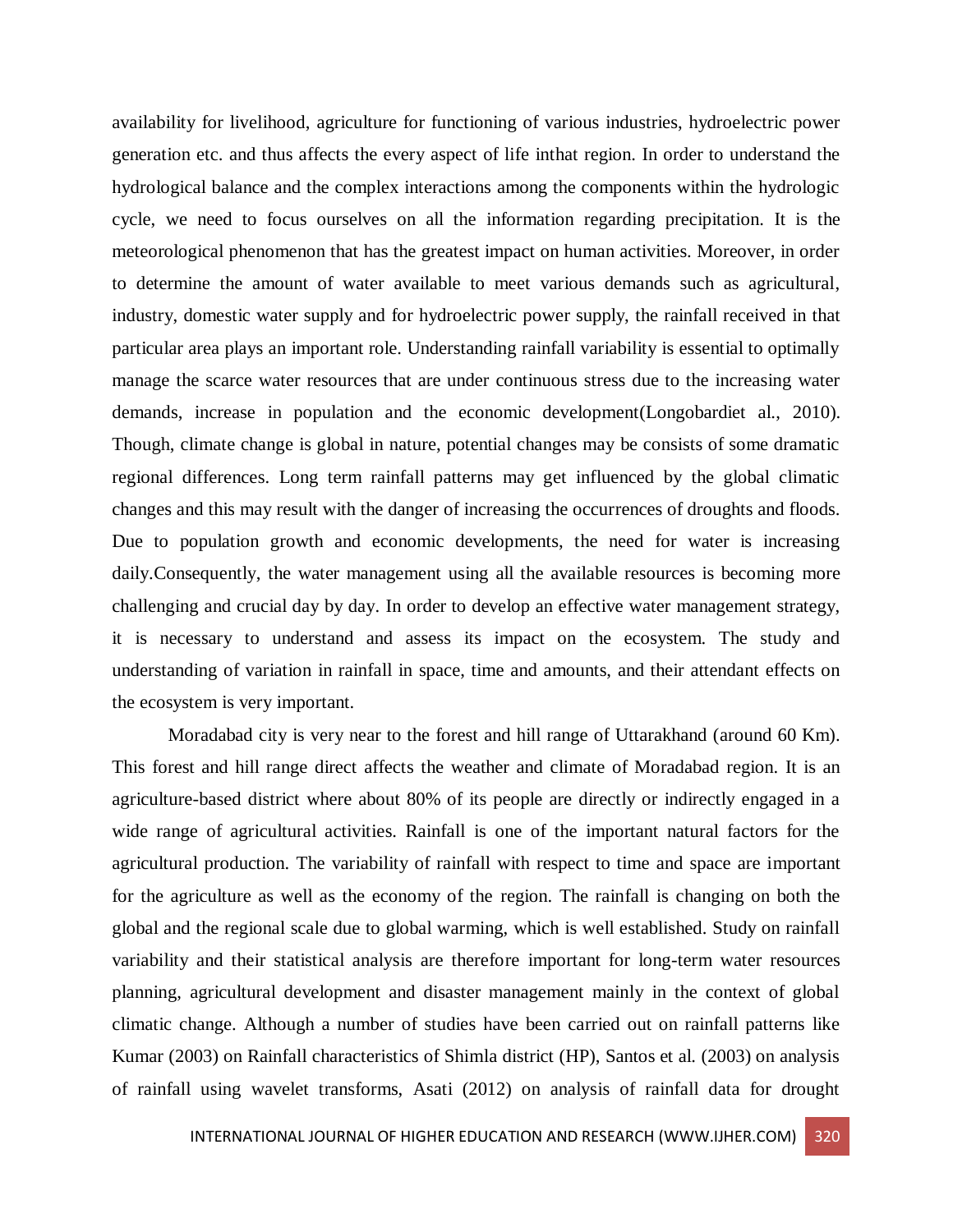investigation at Brahmapuri (MS), Hasan et al. (2014) on statistical behaviour of daily maximum and monthly average rainfall along with rainy days variation in Sylhet, Bangladesh, but nobody work has been found on rainfall trends and their variability particularly for Moradabad. The discrete nature of rainfall in time and space has always posed unique problems for the climatologist compared to more continuous climatic elements such as temperature and pressure. Rainfall totals have often been used in studies that examine large-scale fluctuations in rainfall.

Wavelet is anew mathematical toolused to extract information from many different kinds of data related to signal processing, atmospheric and environmental physics etc. (Kumar et al., 2015; Kumar, 2017). In wavelet, we use a single function and its dilation and translation to generate a set of orthonormal basis functions to represent a signal. Number of such functions is infinite and we choose one that suits to our data. The range of interval over which scaling function and wavelet function are defined is known as support of wavelet. Beyond this interval (support) the functions should be identically zero. There is an interesting relation between length of support and number of coefficients in the refinement relation. For orthogonal wavelet system, the length of support is always less than no. of coefficients in the refinement relation. It is also very helpful to require that the mother function have a certain number of zero moments, according to:

$$
\int_{-\infty}^{\infty} \psi(t) dt = 0(1.1)
$$

The mother function can be used to generate a whole family of wavelets by translating and scaling the mother wavelet as following:-

$$
\psi_{a,b}(t) = \frac{1}{\sqrt{a}} \psi\left(\frac{t-b}{a}\right) = T_b D_a \psi(1.2)
$$

Here bis the translation parameter and a is the dilation or scaling parameter. Provided that  $\psi$  (t) is real-valued, this collection of wavelets can be used as an orthonormal basis. A critical sampling of the continuous wavelet transform is as following:-

$$
W_{a,b} = \int f(t) \frac{1}{\sqrt{a}} \psi\left(\frac{t-b}{a}\right) dt
$$

 $=\int f(t)\psi_{a,b}(t) dt$ (1.3)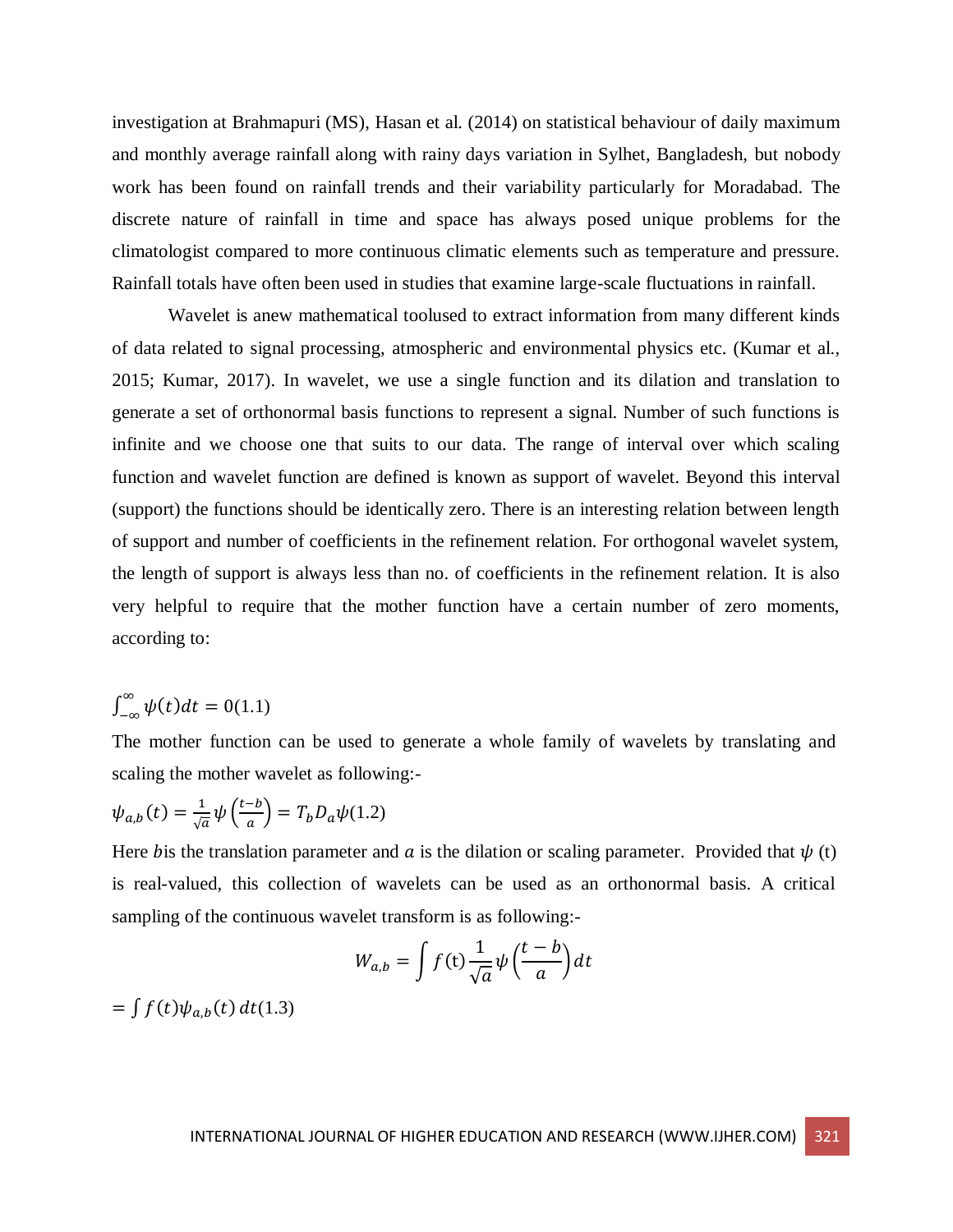By taking  $a = 2^{j} \& b/a = k$  where jand kare integers representing the set of discrete translations and discrete dilations (Mallat, 1998; Kumar et al., 2018), we obtain the discrete wavelet transformas:-

$$
W_{j,k} = \int f(t) 2^{j/2} \psi(2^{j}t - k) dt
$$
 (1.4)

In discrete form, Haar wavelets are related to a mathematical operation called the Haar transform. One distinctive feature that the Haar transform enjoys is that it lends itself easily to simple hand calculations and more involved computer computations.Haar thought that there exists orthonormal system  $h_0(t)$ ,  $h_1(t)$  ... ... ... ...  $h_n(t)$  ... ... of functions defined on [0, 1] such that for any function  $f(t)$  continuous on [0, 1], the series;

 $\langle f, h_0 \rangle h_0(t) + \langle f, h_1 \rangle h_1(t) + \dots + \langle f, h_n \rangle h_n(t) + \dots + \dots$ 

converge to  $f(t)$ uniformly on [0,1]. Here  $\langle f, h_0 \rangle = \int_0^1 f(t) \overline{h(t)} dt$ , where  $\overline{h}$  is the complex conjugate of ℎ. This problem has infinite number of solutions. Haar himself discovered the simplest solution and at the same time open one of the routes leading to wavelets. Haar begins with the function that is equal to 1 on  $[0,1]$  and 0 outsite the interval  $[0,1]$ .



Figure 1: The Haarscaling function  $\phi$  and its wavelet  $\psi$ 

Haar wavelet is constructed from the MRA generated by scaling function  $\phi(t)=\chi_{[0,1]}(t)$  (Figure

1). Since,

$$
\phi(t) = \phi(2t) + \phi(2t + 1)
$$
\n(1.5)

and $\psi(t) = \phi(2t) - \phi(2t + 1)(1.6)$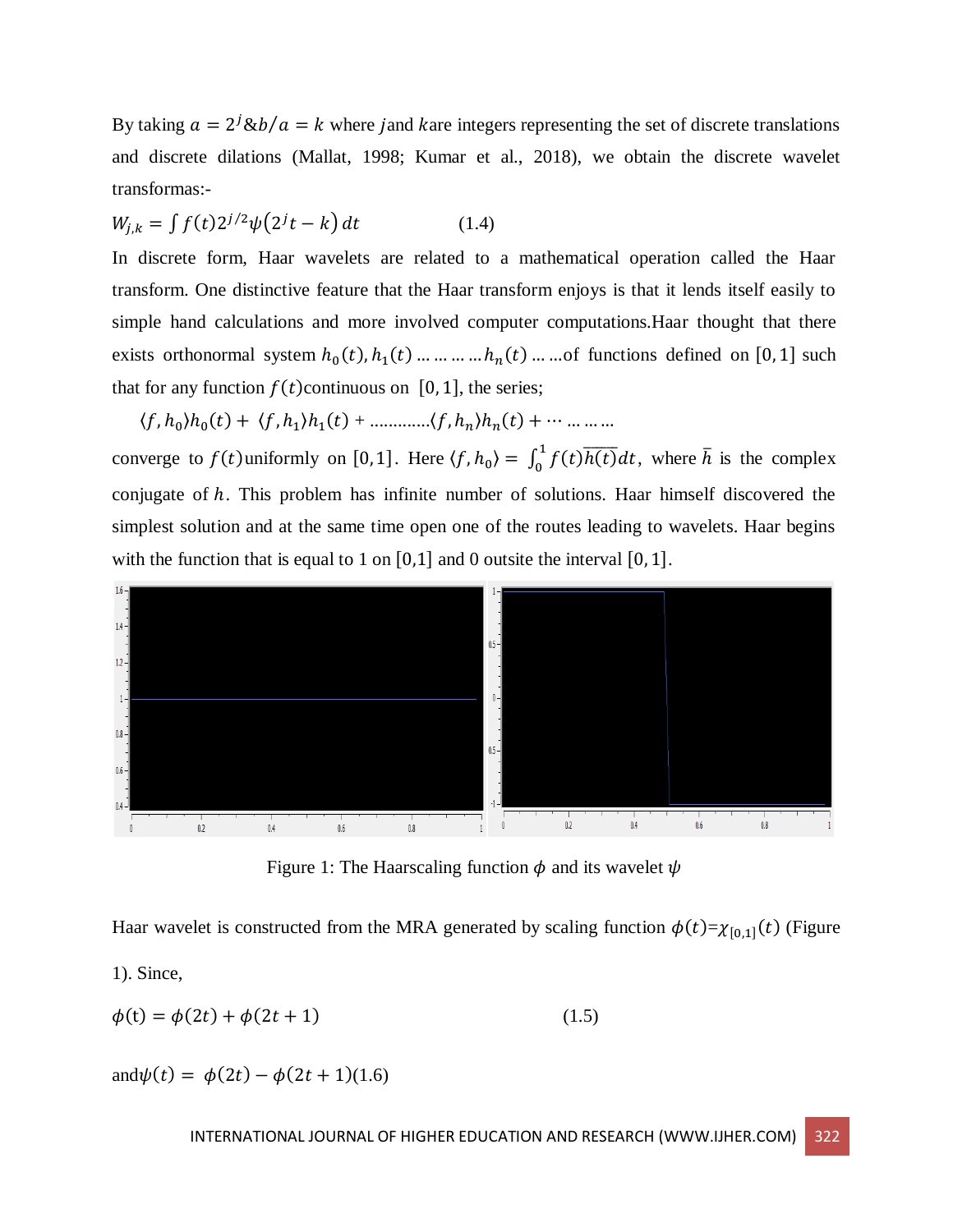#### $= \chi_{0,\frac{1}{2}}$  $\frac{1}{2}$  -  $\chi$   $\left[\frac{1}{2}\right]$  $\frac{1}{2}$ <sup>1</sup>]

The present work analyzes average daily rainfall data by estimating different statistical and wavelet analytical parameters. Daily rainfall and its monthly, seasonal and yearly variation as well as rainy day pattern are estimated and discussed focusing climate change. Understanding the rainfall pattern is tough for the solution of several regional environmental issues of water resources management, with implications for agriculture, climate change, and natural calamity such as floods and droughts. This study aims to establish the rainfall trends of the Moradabad region. This work studies rainfall variability in Moradabad, the Metropolitan city of Western Uttar Pradesh, Republic of India, during the period from 01/07/2008 to 30/06/2018 (10 years). Most of the rainfall is found out to be taking place in Northeast monsoon season. The analysis revealed great degree of variability in precipitation with time. There is slight significant decreasing trend for long term northeast monsoon rainfall over Moradabad region. Information about the trends of rainfall are important as it is closely related to the practical water relates issues in the region especially flood related problems. Thus it becomes increasingly important to study the trend in precipitation and their physical explanation.

### **DATA METHODOLOGY**

The scaling functions or associated wavelets do not play role directly in the computation of signal expansion coefficients. This is because of the relationship between expansion coefficients at a lower scale and expansion coefficients at a higher scale. We use Haar scaling and wavelet functions to establish the relation between these coefficients. We have the refinement relation responsible for signal decomposition:-

$$
\phi(t) = \sum_{n=0}^{N-1} \alpha(n) \sqrt{2} \phi(2t - n) = \sum_{n=0}^{N-1} \alpha(n) \phi_{1,n}(t) (2.1)
$$

where N is the number of coefficients in the refinement relation. For Haar  $N = 2$  and the relation is,

$$
\phi(t) = \alpha(0)\sqrt{2}\phi(2t) + \alpha(1)\sqrt{2}\phi(2t-1)
$$

=  $\alpha(0)\phi_{1,0}(t) + \alpha(1)\phi_{1,1}(t)$ (2.2)

Here  $\alpha(0)$  and  $\alpha(1)$  are normalized coefficients. For Haar,  $\alpha(0) = \frac{1}{\epsilon}$  $\frac{1}{\sqrt{2}}$  and  $\alpha(1) = \frac{1}{\sqrt{2}}$  $\frac{1}{\sqrt{2}}$ . In general we can write,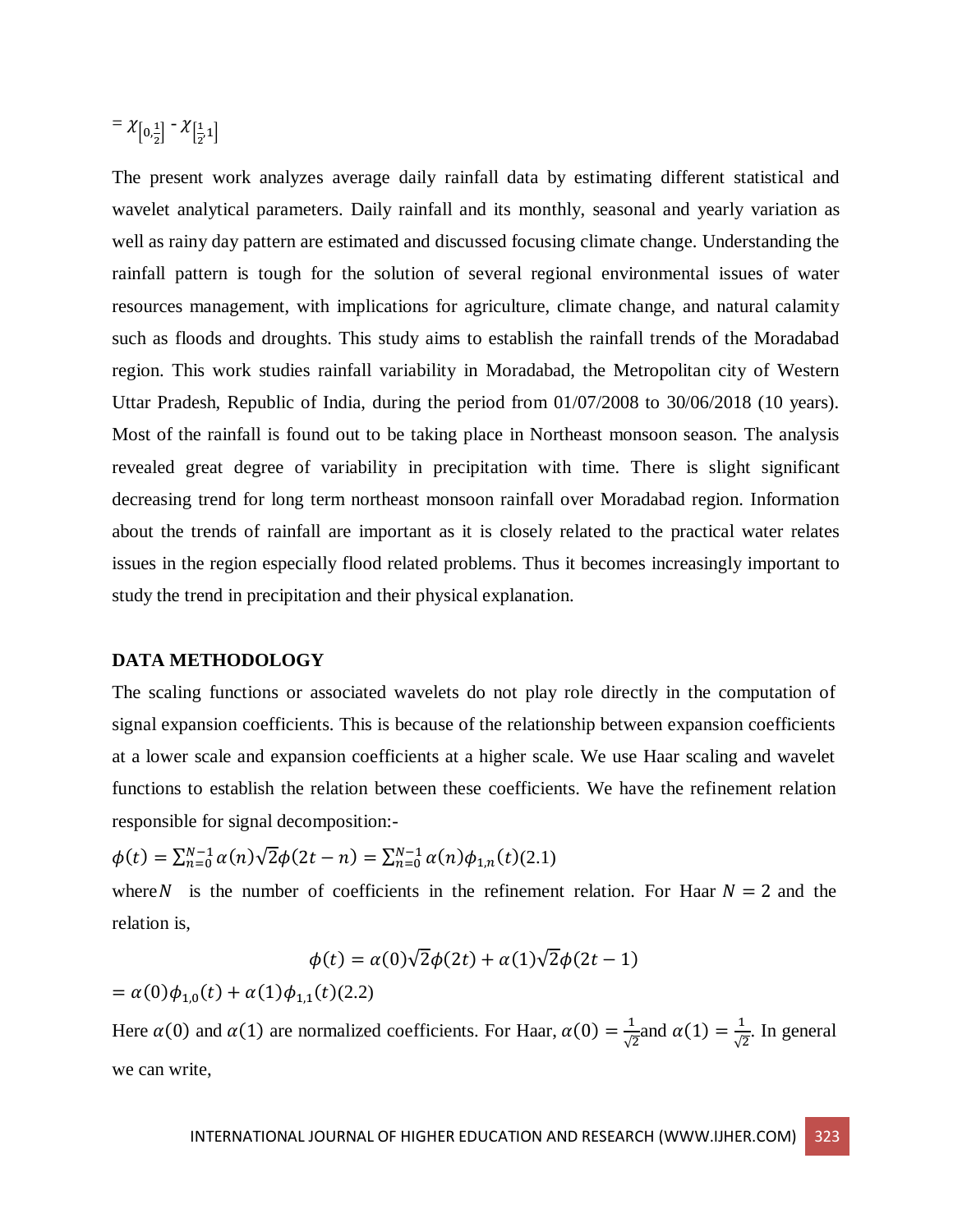$$
\phi(2^{j}t - k) = \sum_{n=0}^{N-1} \alpha(n)\sqrt{2}\phi(2(2^{j}t - k) - n)
$$

$$
= \sum_{n=0}^{N-1} \alpha(n)\sqrt{2}\phi(2^{j+1}t - 2k - n)
$$

By putting  $m=2k + n$ , we have,

$$
\phi(2^{j}t - k) = \sum_{m=2k}^{2k+N-1} \alpha(m - 2k) \sqrt{2} \phi(2^{j+1}t - m) \tag{2.3}
$$
  
Similarly,

$$
\psi(2^{j}t - k) = \sum_{m=2k}^{2k+N-1} \beta(m - 2k)\sqrt{2}\phi(2^{j+1}t - m)(2.4)
$$
  
The subspace  $V_j$  is described as

$$
V_j = \text{span}\{\overline{\phi(2^{j/2}t - k)}\}, \text{ Then } f(t) \in V_{j-1}
$$
  
\n
$$
\Rightarrow f(t) = \sum_k s_{j-1}(k) \phi\left(2^{(j+1)/2}(t - k)\right)(2.5)
$$

That is,  $f(t)$  is expressed as a linear combination of bases in $V_{j+1}$ . At this scale, at this scale wavelets are not coming to picture. Since  $V_j = V_{j+1} \oplus W_{j+1}$ , to represent same signal, in the next lower scale, we require the help of wavelets(Grinsted et al., 2004; Antoine, 2004 ). So we have,

$$
f(t) = \sum_{k} s_j(k) 2^{j/2} \phi(2^{j}t - k) + \sum_{k} d_j(k) 2^{j/2} \psi(2^{j}t - k) (2.6)
$$

The  $2^{j/2}$  terms maintain the unity norm of the basis functions at various scales. The  $s_j(k)$  is the projection of  $f(t)$  on to the corresponding normalized base  $2^{j/2}\phi(2^{j}t-k)$ , that is,

$$
s_j(k) = \langle f(t), \phi_{j,k}(t) \rangle = \int f(t) \, 2^{j/2} \phi(2^j t - k) dt(2.7)
$$

Substituting equation (7.3) in above equation and interchanging summation and integral, we have,

$$
s_j(k) = \sum_{m=2k}^{2k+N-1} \alpha(m-2k) \int f(t) \, 2^{(j+1)/2} \phi(2^{(j+1)}t-m) dt(2.8)
$$

The integral in above equation is basically the projection of  $f(t)$  on to the normalized base  $2^{(j+1)/2}\phi(2^{(j+1)}t-m)$  and according to equation (2.7), it is  $s_{j-1}(m)$ . Therefore,

$$
s_j(k) = \sum_{m=2k}^{2k+N-1} \alpha(m-2k)s_{j-1}(m) \tag{2.9}
$$

The corresponding relationship for the wavelet coefficient is,

$$
d_j(k) = \sum_{m=2k}^{2k+N-1} \beta(m-2k) s_{j-1}(m) (2.10)
$$

Thus equation (2.9) is equivalent to convolution followed by down sampling of even indexed terms in the output series (Figure 2):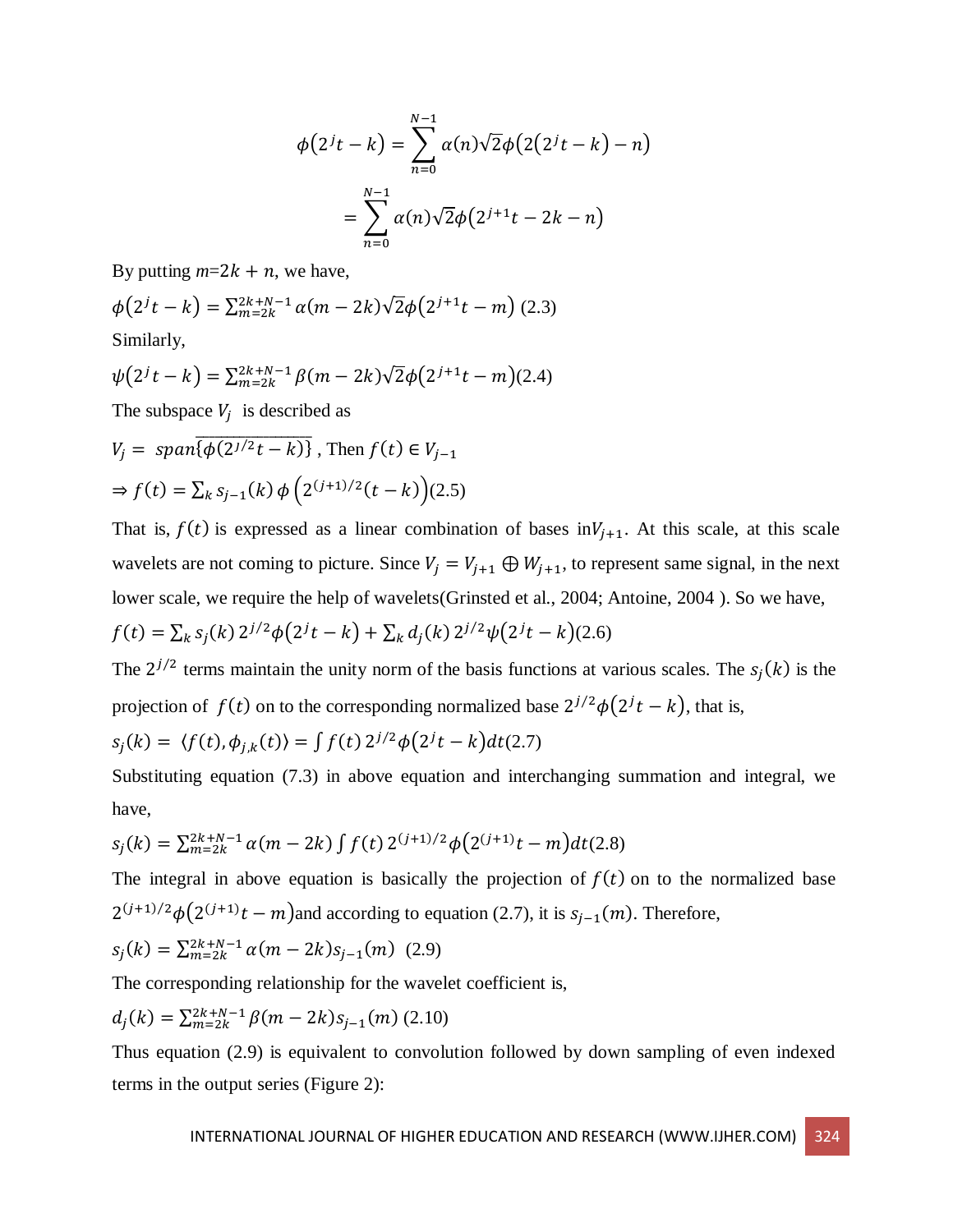

Figure 2: Relation between  $s_{i-1}$  and  $s_i$ 

Similarly, Equation (2.10) can be shown as (Fig. 3):-



Figure 3: Relation between  $s_{i-1}$  and  $d_i$ 

We can also write,

 $s_j(k) = \sum_{m=2k}^{2k+N-1} \alpha [-(2k-m)] s_{j-1}(m)$  (2.11)  $=\sum_{m=2k}^{2k+N-1} \alpha'(2k-m)s_{j-1}(m)(2.12)$ 

Where  $\alpha' = \alpha(-n)$  represent a time reversed series of  $\alpha(n)$ . The parameter k is fixed by the left hand side of the equation. Comparing equation (2.11) and (2.12), we find that equation (2.12) is a sort of convolution between the series  $\{\alpha(-m)\}$  and  $\{s_{j-1}(m)\}$ . However, there is a difficulty in interpreting the formula as a convolution. Translation quantity in equation (2.11) is 2k. That is, to find  $s_j(k)$ , first we translate  $\{\alpha(-m)\}\$  by 2k, fold it backwards, multiplying the corresponding term in the series  $\{s_{j-1}(m)\}\$  and add. Since translation is by 2k, we see the process as an ordinary convolution followed by decimation of alternative terms. This will become obvious if we take a small example and substitute in equation (2.9). Let us assume that our filter is given by  $\alpha(0)$  and  $\alpha(1)$ , and the signal coefficients when expressed using the bases of  $V_{j-1}$  is  $s_{j-1}(0)$ ,  $s_{j-1}(1)$ ,  $s_{j-1}(2)$ ,  $s_{j-1}(3)$ ,  $s_{j-1}(4)$ ,  $s_{j-1}(5)$ . For all other index assume that  $h(k)$  and  $s_{j-1}(k)$  are zero. By equation (2.9),

$$
s_j(k) = \sum_{m=2k}^{2k+N-1} \alpha(m-2k)s_{j-1}(m) \tag{2.13}
$$

Where  $N = 2$ , because we have only  $\alpha(0)$  and  $\alpha(1)$ . Therefore, for  $k = 0$ , we have,

$$
s_j(0) = \sum_{m=0}^{1} \alpha(m) s_{j-1}(m)
$$

 $= \alpha(0)s_{j-1}(0) + \alpha(1)s_{j-1}(1)(2.14)$ For  $k = 1$ , we have,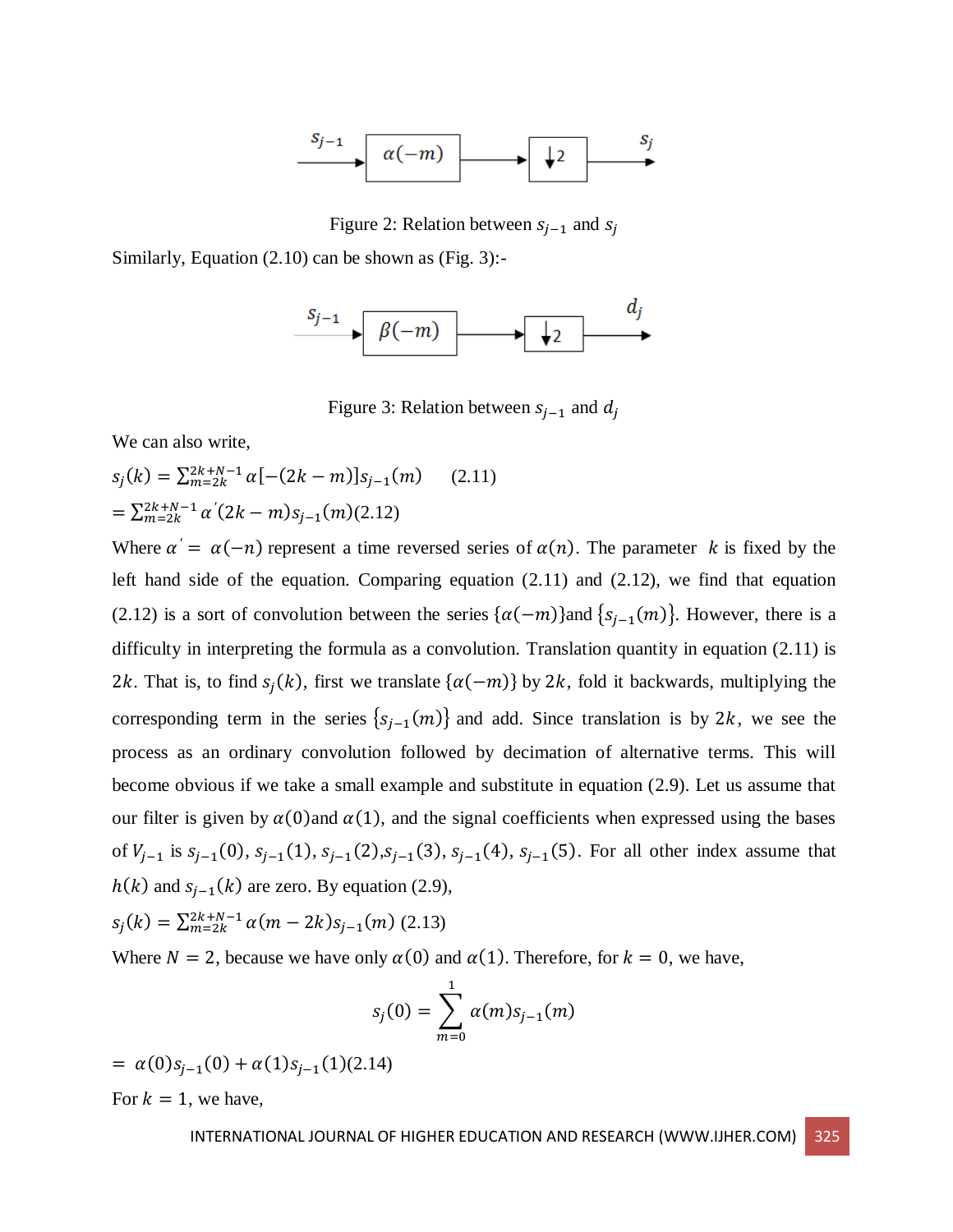$$
s_j(1) = \sum_{m=2}^3 \alpha(m-2)s_{j-1}(m)(2.15)
$$
  
=  $\alpha(0)s_{j-1}(2) + \alpha(1)s_{j-1}(3)$ 

For  $k = 2$ , we have,

$$
s_j(2) = \sum_{m=2}^3 \alpha(m-4)s_{j-1}(m)
$$

 $= \alpha(0)s_{j-1}(4) + \alpha(1)s_{j-1}(5)(2.16)$ 

To give interpretation in terms of convolution, let us convolve series  $\{\alpha(-m)\}\$  with the series  ${s<sub>j-1</sub>(m)}$ . In the present case, { $\alpha(-m)$ } series becomes  $\alpha(1)$  and  $\alpha(0)$ , the time reversed form of series  $\{\alpha(0), \alpha(1)\}\)$ . When we convolve these two series, the output sequence  $a_j(k)$  can be represented by;

$$
a_j(0) = \alpha(1)s_{j-1}(0)
$$
  

$$
a_j(1) = \alpha(0)s_{j-1}(0) + \alpha(1)s_{j-1}(1)
$$
  

$$
a_j(2) = \alpha(0)s_{j-1}(1) + \alpha(1)s_{j-1}(2)
$$

 $a_j(3) = \alpha(0)s_{j-1}(2) + \alpha(1)s_{j-1}(3)$  and so on.

It can be easily seen that  $s_j(0)$ ,  $s_j(1)$ ,  $s_j(2)$  etc. given by equations (2.13) –(2.15) are  $a_j(0)$ ,  $a_j(1)$  and  $a_j(2)$  etc.We can say that the decomposition of a signal in  $V_{j-1}$  into sum of two signals, one in space  $V_j$  and the other in  $W_j$  is visualized as shown below (Figure 4):



Figure4: Relation among  $s_{i-1}$ ,  $s_i$  and  $d_i$ 

A fundamental task in many statistical analyses is to characterize the location and variability of a data set. A further characterization of the data includes skewness, kurtosis and variance(Rockingeret al. 2002). Skewness is a measure of symmetry, or more precisely, the lack of symmetry. A distribution of data set is symmetric if it looks the same to the left and right of the center point. Kurtosis is a measure of whether the data are peaked or flat relative to a normal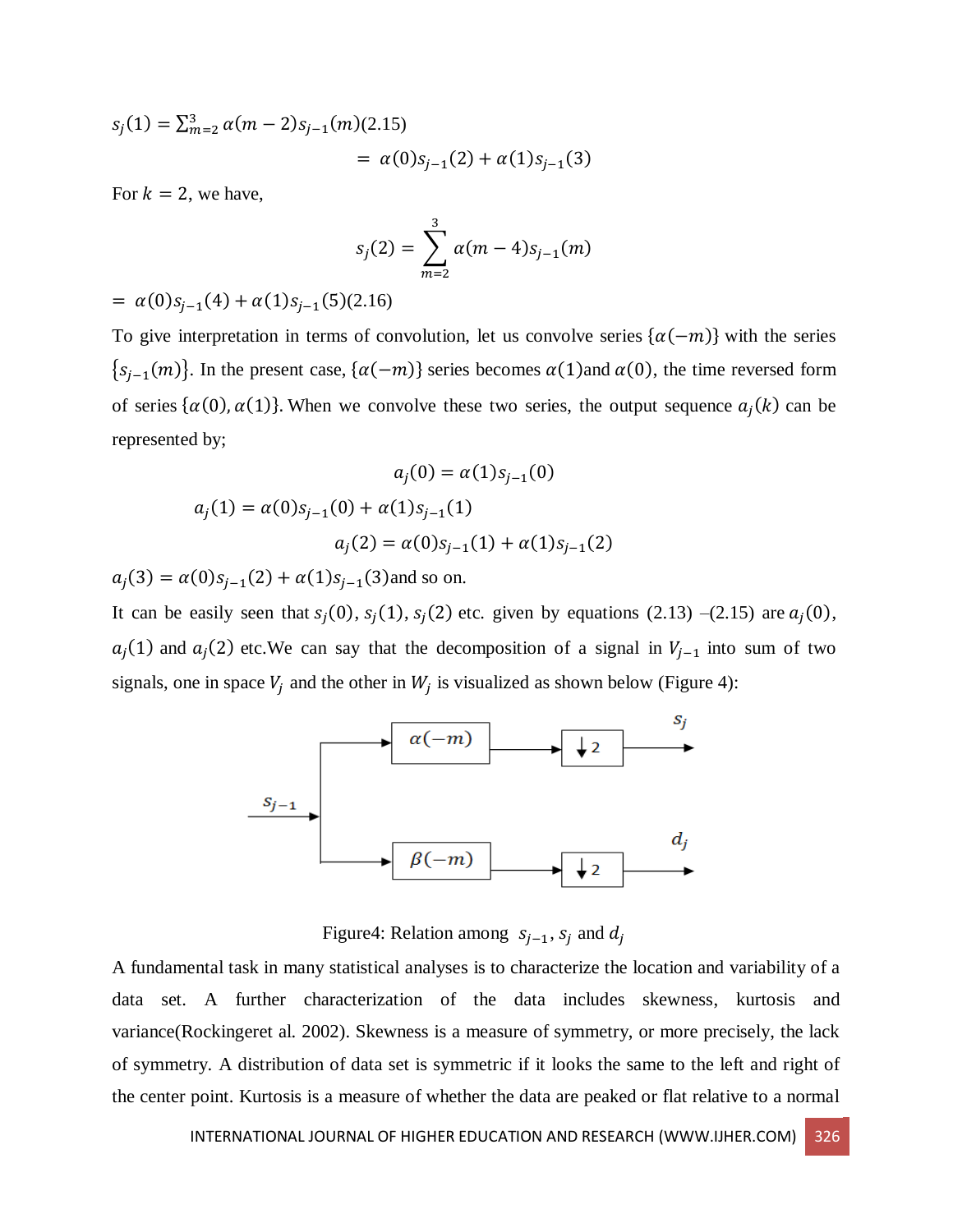distribution. That is, data sets with high kurtosis tend to have a distinct peak near the mean, decline rather rapidly, and have heavy tails. Data sets with low kurtosis tend to have a flat top near the mean rather than a sharp peak. The standard deviation (SD) is a measure that is used to quantify the amount of variation or [dispersion](https://en.wikipedia.org/wiki/Statistical_dispersion) of a set of data values.

# **RESULTS AND DISCUSSION**

The rainfall data from  $01/07/2008$  to  $30/06/2018$  is taken as original signal  $s$  which represents the average daily behavior of the rainfall during this periodin Moradabad (Figure 5).



Figure5:Plot of rainfall data from 01/07/2008 to 30/06/2018 in Moradabad

We have decomposed this signal up to 10 levels using Haar wavelet.



 $a_7$   $\,$  NTERNATIONAL JOURNAL OF HIGHER EDUCATION AND RESEARCH (WWW.IJHER.COM)  $\,$  327  $\,$ 

 $a_{\epsilon}$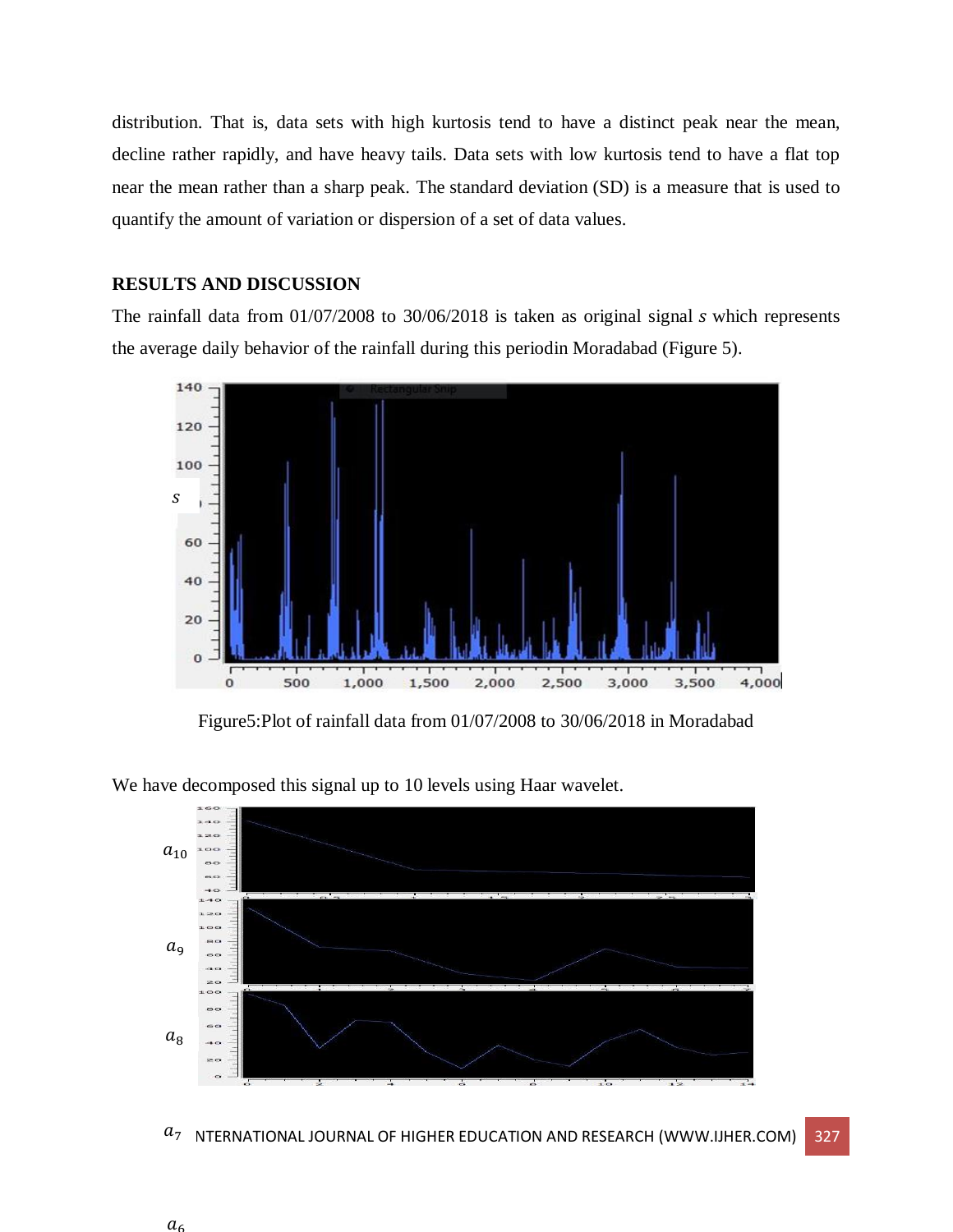

Figure6:Approximation Coefficients up to level 10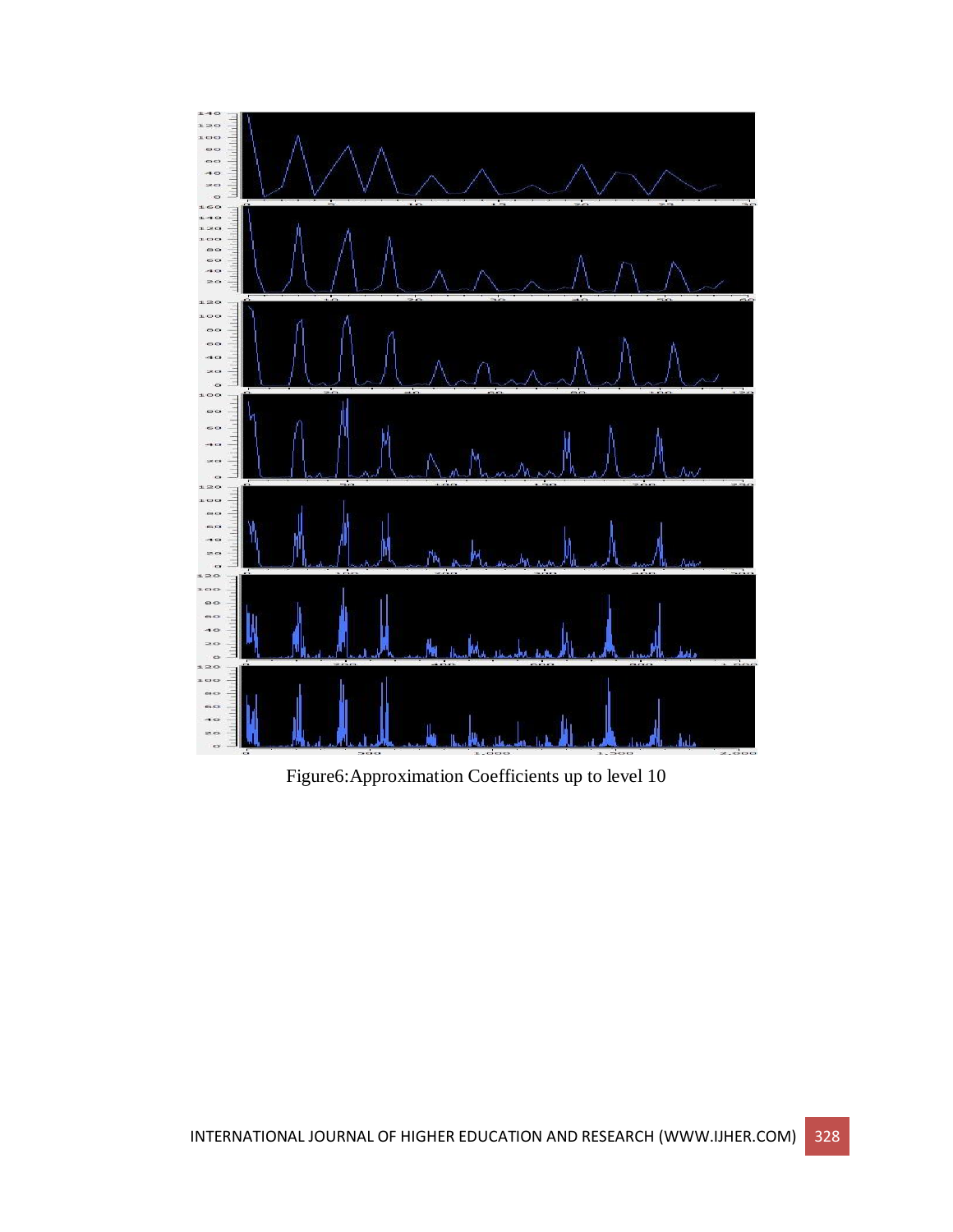

 $d_{\rm 2}$ 

 $\boldsymbol{d}_1$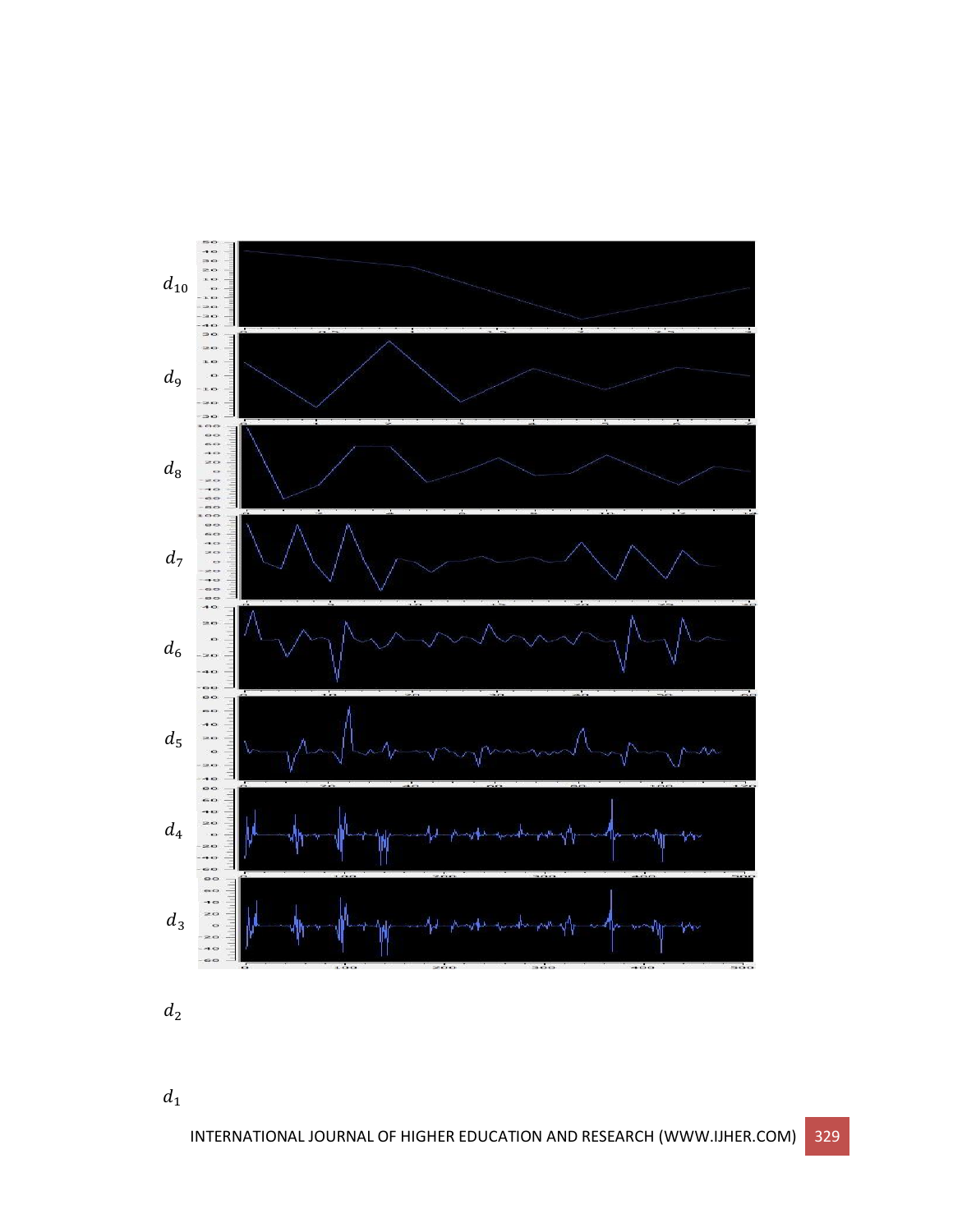

Figure7:Detail Coefficients up to level 10

In Figure 6 and 7, the approximations and the details belonging to Haar wavelet decomposition up to level 10 are shown. Approximations  $a_1, a_2, a_3, \ldots, a_{10}$  represent  $2^1, 2^2, 2^3, \ldots, 2^{10}$ days average behavior of the signal. Likewise details represent  $2^1$ ,  $2^2$ ,  $2^3$ ..........  $2^{10}$  days variations in the signal. In wavelet analysis, Approximations are low frequency and details are high frequency content of the signal.Due to low frequency content, the approximations are very important part of the signal and provide information about the trend of signal. The trend represents the behavior of signal corresponding to greatest scale value. As the scale value is increased, the resolution of the signal decreases, that provides better estimation of unknown trend of the signal. From the trend of the signal, it is obvious that the average rainfall is continuously decreasing in the Moradabad region in that time period. It is also clear that the rate of decrement of average rainfall in current years is not so high that was in the previous years. A peak in the details shows rapid change or fluctuation in the quantity of rainfall in that time mode.



Figure8:Histogram of rainfall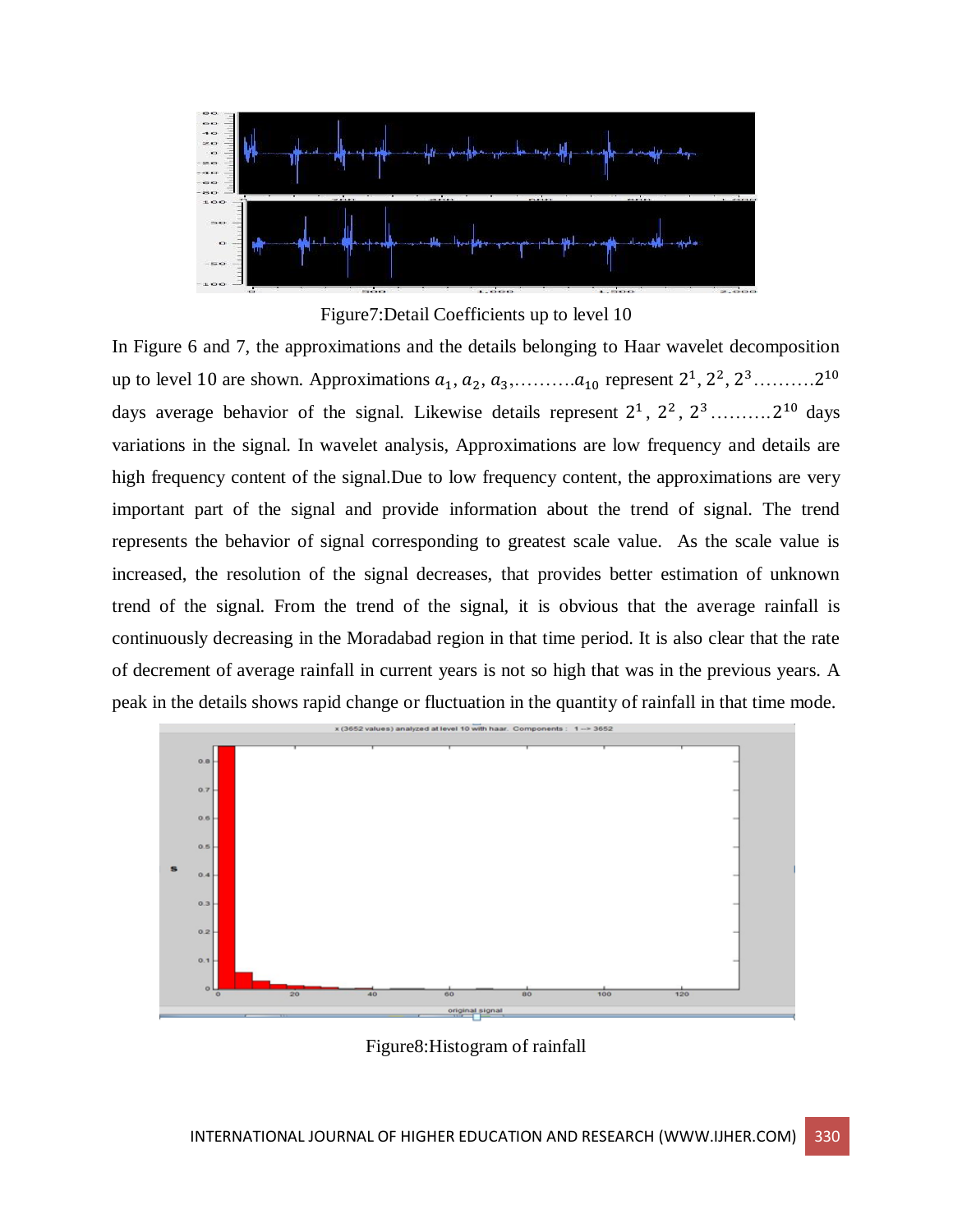The maximum value of rainfall in that time period is 133.5 mm in a day and average value is 2.726791 mm. The maximum variation on daily average in rainfall is 89.0356 mm. on 29 June, 2011. Histogram provides a visual interpretation of [numerical data](https://www.thoughtco.com/definition-of-quantitative-data-3126331) by indicating the number of data points that lie within a range of values. Histogram of the rainfall data represents a strong skewnesstowards right as shown in Fig. 8. The value of skewnessparameter is 7.375535, which measures the asymmetry of the [probability distribution](https://en.wikipedia.org/wiki/Probability_distribution) of a [real-](https://en.wikipedia.org/wiki/Real_number)valued [random variablea](https://en.wikipedia.org/wiki/Random_variable)bout its mean. The value of Kurtosis parameter is 76.25836for rainfall data in that time mode, which is measure of the peakedness of the probability distribution. The standard deviation of given data is 8.930644. High value of standard deviation indicates that the data points are spread out widely in that time period.

### **CONCLUSION**

The trend of the rainfall becomes more sharp and clear from the plot of approximation coefficients of up to level 10. From the trend of the signal, it is obvious that the average rainfall is continuously decreasing in the Moradabad region in that time period.The rapid change or fluctuation in the quantity of rainfall in that time mode is described by the peaks in the details. Positive value of skewness indicates that the rainfall data is skewed to right. High positive value of kurtosis indicates the strong intermittency in the rainfall variability. High value of standard deviation indicates that the data points are spread out over a wider range of values. Analyzing the time series of rainfall variability in given time period, it is clear that the energy of high pass filtered time series has a small contribution to the time series as compared with the low-pass filtered time series. Taking into account the results, we can say that the generalized wavelet analytical approach provides a simple and accurate framework for modeling the behavior of time series of rainfall data.

### **REFERENCES**

- Longobardi, A. and Villani, P. (2010). Trend analysis of annual and seasonal rainfall time series in the Mediterranean area, *International Journal of Climatology*, 30, 1538-46, [\(www.interscience.wiley.com\)](http://www.interscience.wiley.com/), DOI: 10.1002/joc.2001.
- Kumar, V. (2003). Rainfall characteristics of Shimla district (HP), *Journal of Indian Water Resources Society*, 23(1), 1-10.